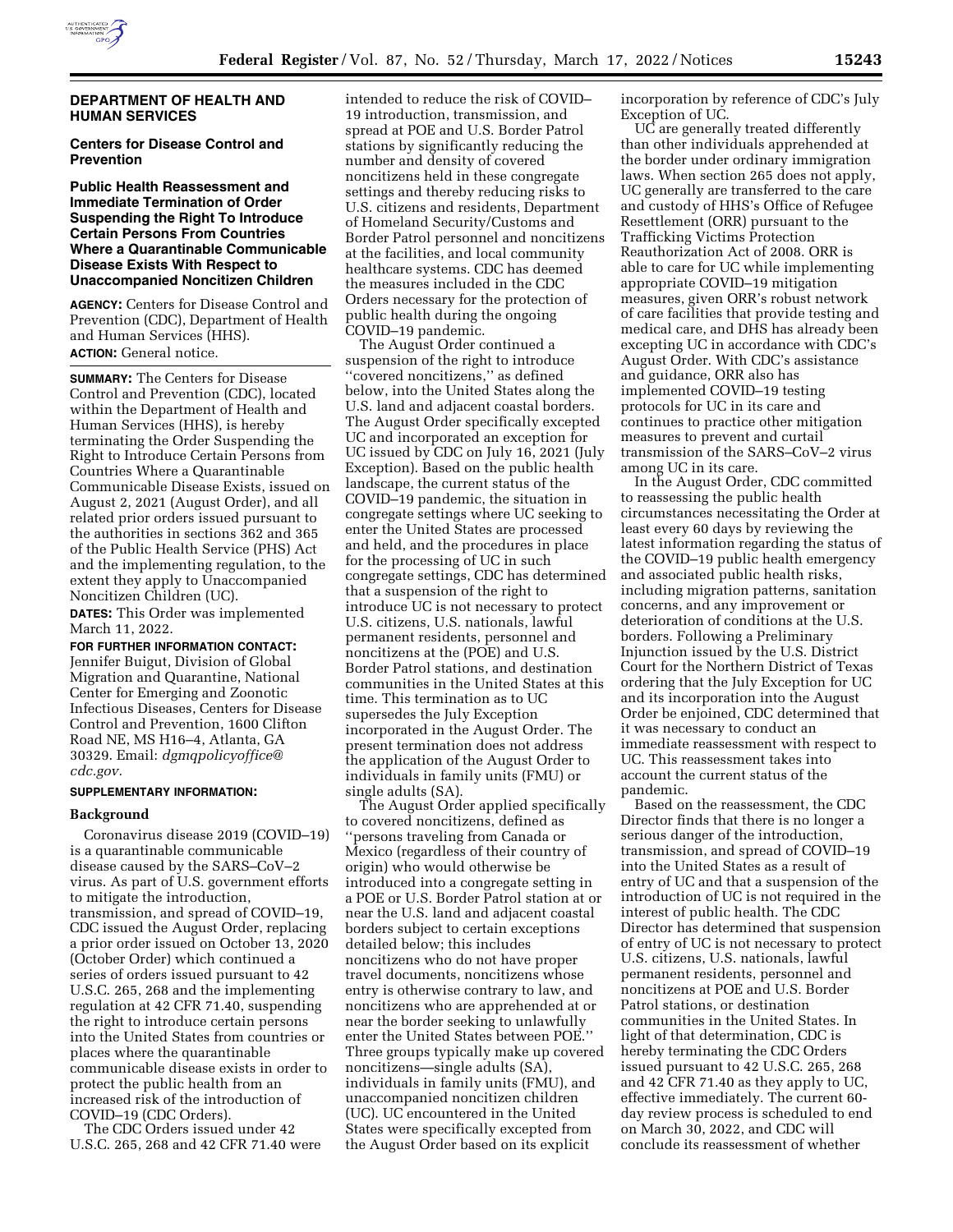the Order remains necessary in whole or part to protect the public health with respect to SA and FMU by that date.

## **Legal Authority**

CDC is hereby immediately terminating the August Order and all prior orders issued pursuant to sections 362 and 365 of the PHS Act (42 U.S.C. 265, 268) and the implementing regulation at 42 CFR 71.40 to the extent they apply to UC.

### **Referenced Order**

A copy of the Order is provided below, and a copy of the signed Order can be found at *[https://www.cdc.gov/](https://www.cdc.gov/coronavirus/2019-ncov/more/pdf/NoticeUnaccompaniedChildren-update.pdf) [coronavirus/2019-ncov/more/pdf/Notice](https://www.cdc.gov/coronavirus/2019-ncov/more/pdf/NoticeUnaccompaniedChildren-update.pdf) [UnaccompaniedChildren-update.pdf.](https://www.cdc.gov/coronavirus/2019-ncov/more/pdf/NoticeUnaccompaniedChildren-update.pdf)* 

# **U.S. DEPARTMENT OF HEALTH AND HUMAN SERVICES**

## **Centers for Disease Control and Prevention (CDC)**

**Order Under Sections 362 & 365 of the Public Health Service Act (42 U.S.C. 265, 268) and 42 CFR 71.40** 

**Public Health Reassessment and Immediate Termination of Order Suspending the Right To Introduce Certain Persons From Countries Where a Quarantinable Communicable Disease Exists With Respect to Unaccompanied Noncitizen Children** 

# **Executive Summary**

The Centers for Disease Control and Prevention (CDC), a component of the U.S. Department of Health and Human Services (HHS), is hereby terminating the Order Suspending the Right to Introduce Certain Persons from Countries Where a Quarantinable Communicable Disease Exists, issued on August 2, 2021 (August Order),<sup>1</sup> and all related prior orders issued pursuant to the authorities in sections 362 and 365 of the Public Health Service (PHS) Act (42 U.S.C. 265, 268) and the implementing regulation at 42 CFR 71.40 (CDC Orders),<sup>2</sup> to the extent that they apply to Unaccompanied Noncitizen Children (UC). The August Order continued a suspension of the right to introduce ''covered noncitizens," as defined in the Order,<sup>3</sup> into the United States along the U.S.

land and adjacent coastal borders. The August Order specifically excepted UC and incorporated an exception for UC issued by CDC on July 16, 2021 (July Exception).4 The August Order states that CDC will reassess at least every 60 days whether the Order remains necessary to protect the public health. CDC was in the process of assessing that question in light of the current public health situation. However, in response to an order of the U.S. District Court for the Northern District of Texas preliminarily enjoining the July Exception and the relevant portion of the August Order based on concerns about the adequacy of the CDC's explanation for those actions and consistent with CDC's continuing review, CDC has reopened this issue and reconsidered whether UC should be subject to the CDC Orders. CDC hereby concludes that UC should not be subject to the CDC Orders based on the current public health circumstances. Based on the public health landscape, the current status of the COVID–19 pandemic, the situation in congregate settings where UC seeking to enter the United States are processed and held, and the procedures in place for the processing of UC in such congregate settings, CDC has determined that a suspension of the right to introduce UC is not necessary to protect U.S. citizens, U.S. nationals, lawful permanent residents, personnel and noncitizens at the ports of entry (POE) and U.S. Border Patrol stations, and destination communities in the United States at this time. This termination as to UC supersedes the July Exception incorporated in the August Order. The present termination does not address the application of the August Order to individuals in family units (FMU) or single adults (SA).

### **Outline of Reassessment and Order**

#### I. Background

- A. Public Health Landscape B. Current Status of the COVID–19 Pandemic
- 1. Community COVID–19 Levels
- 2. Information Specific to UC
- II. Public Health Reassessment
- A. Changing Public Health Conditions B. Public Health Factors Specifically Relevant to UC Population
- III. Legal Considerations
- A. Concerns Raised by the District Court
- B. Absence of Reliance Interests
- C. Timing Considerations
- D. Basis for Termination With Respect to UC Under Sections 362 and 365 of the PHS Act and 42 CFR 71.40
- IV. Issuance and Implementation of the Termination
	- A. Termination as to UC
	- B. APA Review

# **I. Background**

Coronavirus disease 2019 (COVID–19) is a quarantinable communicable disease 5 caused by the SARS–CoV–2 virus. As part of U.S. Government efforts to mitigate the introduction, transmission, and spread of COVID–19, CDC issued the August Order,6 replacing a prior order issued on October 13, 2020 (October Order) which continued a series of orders issued pursuant to 42 U.S.C. 265, 268 and the implementing regulation at 42 CFR 71.40,7 suspending the right to introduce 8 certain persons into the United States from countries or places where the quarantinable communicable disease exists in order to protect the public health from an increased risk of the introduction of COVID–19 (CDC

6*See supra* note 1.

7Order Suspending the Right to Introduce Certain Persons from Countries Where a Quarantinable Communicable Disease Exists, 85 FR 65806 (Oct. 16, 2020). The October Order replaced the Order Suspending Introduction of Certain Persons from Countries Where a Communicable Disease Exists, issued on March 20, 2020 (March Order), which was subsequently extended and amended. Notice of Order Under Sections 362 and 365 of the Public Health Service Act Suspending Introduction of Certain Persons from Countries Where a Communicable Disease Exists, 85 FR 17060 (Mar. 26, 2020); Extension of Order Under Sections 362 and 365 of the Public Health Service Act; Order Suspending Introduction of Certain Persons From Countries Where a Communicable Disease Exists, 85 FR 22424 (Apr. 22, 2020); Amendment and Extension of Order Under Sections 362 and 365 of the Public Health Service Act; Order Suspending Introduction of Certain Persons from Countries Where a Communicable Disease Exists, 85 FR 31503 (May 26, 2020).

8*Suspension of the right to introduce* means to cause the temporary cessation of the effect of any law, rule, decree, or order pursuant to which a person might otherwise have the right to be introduced or seek introduction into the United States. 42 CFR 71.40(b)(5).

<sup>1</sup>Available at *[https://www.cdc.gov/coronavirus/](https://www.cdc.gov/coronavirus/2019-ncov/downloads/CDC-Order-Suspending-Right-to-Introduce-_Final_8-2-21.pdf) [2019-ncov/downloads/CDC-Order-Suspending-](https://www.cdc.gov/coronavirus/2019-ncov/downloads/CDC-Order-Suspending-Right-to-Introduce-_Final_8-2-21.pdf)[Right-to-Introduce-](https://www.cdc.gov/coronavirus/2019-ncov/downloads/CDC-Order-Suspending-Right-to-Introduce-_Final_8-2-21.pdf)*\_*Final*\_*8-2-21.pdf* (last visited Mar. 7, 2022); *see also* 86 FR 42828 (Aug. 5, 2021).

<sup>2</sup>The ''CDC Orders'' issued pursuant to these legal authorities are found at 85 FR 17060 (Mar. 26, 2020), 85 FR 22424 (Apr. 22, 2020), 85 FR 31503 (May 26, 2020), 85 FR 65806 (Oct. 16, 2020), and 86 FR 42828 (Aug. 5, 2021) (fully incorporating by reference 86 FR 38717 (July 22, 2021), see 86 FR 42828, 42829 at note 3).

<sup>3</sup>*See infra* 1.

<sup>4</sup>Public Health Determination Regarding an Exception for Unaccompanied Noncitizen Children from Order Suspending the Right to Introduce Certain Persons from Countries Where a Quarantinable Communicable Disease Exists, Centers for Disease Control and Prevention, *[https://](https://www.cdc.gov/coronavirus/2019-ncov/more/pdf/NoticeUnaccompaniedChildren.pdf)  [www.cdc.gov/coronavirus/2019-ncov/more/pdf/](https://www.cdc.gov/coronavirus/2019-ncov/more/pdf/NoticeUnaccompaniedChildren.pdf) [NoticeUnaccompaniedChildren.pdf](https://www.cdc.gov/coronavirus/2019-ncov/more/pdf/NoticeUnaccompaniedChildren.pdf)* (July 16, 2021); 86 FR 38717 (July 22, 2021); *see* 86 FR 42828, 42829 at note 1 (Aug. 5, 2021) (which fully incorporated by reference the July Exception relating to UC).

<sup>5</sup>Quarantinable communicable diseases are any of the communicable diseases listed in Executive Order 13295, as provided under section 361 of the Public Health Service Act (42 U.S.C. 264), 42 CFR 71.1. The list of quarantinable communicable diseases currently includes cholera, diphtheria, infectious tuberculosis, plague, smallpox, yellow fever, viral hemorrhagic fevers (Lassa, Marburg, Ebola, Crimean-Congo, South American, and others not yet isolated or named), severe acute respiratory syndromes (including Middle East Respiratory Syndrome and COVID–19), influenza caused by novel or reemergent influenza viruses that are causing, or have the potential to cause, a pandemic, and measles. *See* Exec. Order 13295, 68 FR 17255 (Apr. 4, 2003), as amended by Exec. Order 13375, 70 FR 17299 (Apr. 1, 2005) and Exec. Order 13674, 79 FR 45671 (July 31, 2014), 86 FR 52591 (Sep. 22, 2021).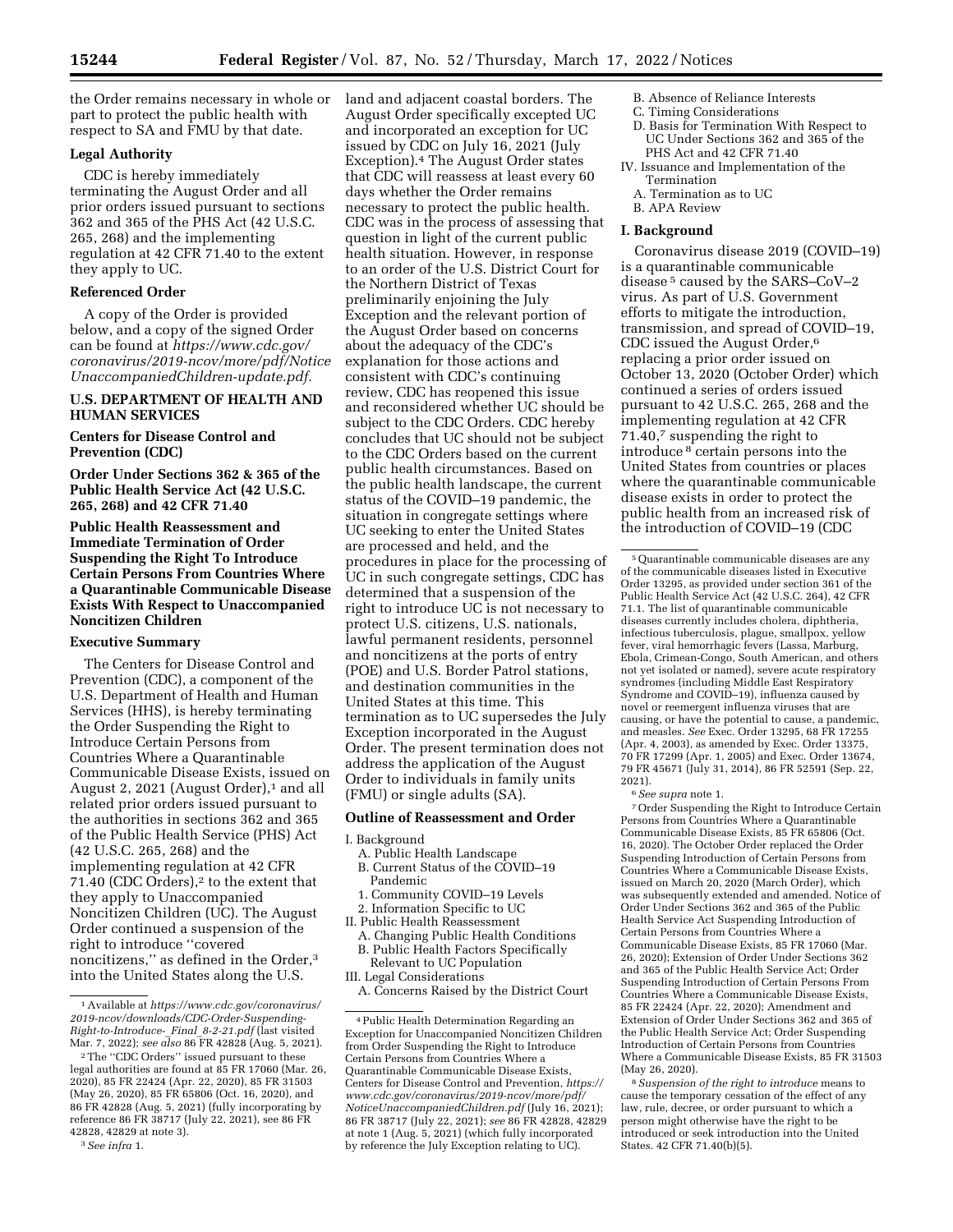Orders).9 The August Order applied specifically to covered noncitizens, defined as ''persons traveling from Canada or Mexico (regardless of their country of origin) who would otherwise be introduced into a congregate setting in a POE or U.S. Border Patrol station 10 at or near the U.S. land and adjacent coastal borders subject to certain exceptions detailed below; this includes noncitizens who do not have proper travel documents, noncitizens whose entry is otherwise contrary to law, and noncitizens who are apprehended at or near the border seeking to unlawfully enter the United States between POE.'' 11

Three groups typically make up covered noncitizens—single adults  $(SA)$ ,<sup>12</sup> individuals in family units (FMU),13 and unaccompanied noncitizen children (UC).14 UC encountered in the United States were specifically excepted from the August Order 15 based on its explicit incorporation by reference of CDC's July Exception of UC.<sup>16</sup> The August Order and July Exception distinguished the immigration processing available to SA and FMU from that available to UC.17 While all three groups are processed by U.S. Customs and Border Protection (CBP), a component of the Department of Homeland Security (DHS), following that initial intake, UC are referred to HHS' Office of Refugee Resettlement (ORR) for care. At both the CBP and ORR stages, UC receive special attention.

The series of CDC Orders issued under 42 U.S.C. 265, 268 and 42 CFR 71.40 were intended to reduce the risk of COVID–19 introduction, transmission, and spread at POE and

<sup>11</sup> 86 FR 42828, 42841.<br><sup>12</sup> A single adult (SA) is any noncitizen adult 18 years or older who is not an individual in a ''family

 $13$  An individual in a family unit (FMU) includes any individual in a group of two or more noncitizens consisting of a minor or minors accompanied by their adult parent(s) or legal guardian(s). *Id.* at note 14.

14CDC understands UC to be a class of individuals similar to or the same as those individuals who would be considered ''unaccompanied alien children'' (*see* 6 U.S.C. 279) for purposes of HHS Office of Refugee Resettlement custody, were DHS to make the necessary immigration determinations under Title 8 of the U.S. Code. 86 FR 38717, 38718 at note 4.

- 15 86 FR 42828, 42829 at note 3.
- 16*See supra* note 4.

17*See* 86 FR 42828, 42835–37 (describing the processing of noncitizen SA and FMU by DHS components, CBP and ICE, under both regular Title 8 immigration and under an order pursuant to 42 U.S.C. 265).

U.S. Border Patrol stations by significantly reducing the number and density of covered noncitizens held in these congregate settings and thereby reducing risks to U.S. citizens, U.S. nationals, lawful permanent residents, DHS/CBP personnel and noncitizens at the facilities, and local community healthcare systems. CDC has deemed the measures included in the CDC Orders necessary for the protection of public health during the ongoing COVID–19 pandemic.

In the August Order, CDC committed to reassessing the public health circumstances necessitating the Order at least every 60 days by reviewing the latest information regarding the status of the COVID–19 public health emergency and associated public health risks, including migration patterns, sanitation concerns, and any improvement or deterioration of conditions at the U.S. borders.18 Following a Preliminary Injunction issued by the U.S. District Court for the Northern District of Texas ordering that the July Exception for UC and its incorporation into the August Order be enjoined,19 CDC determined that it was necessary to conduct an immediate reassessment with respect to UC. This reassessment takes into account the current status of the pandemic. For example, CDC recently released its COVID–19 Community Levels framework, which allows communities and individuals to make decisions and reduce COVID–19 mitigation measures as allowed by local context and unique needs.20 This was followed by an updated National COVID–19 Preparedness Plan, which lays out the roadmap to help the nation continue to fight COVID–19 in the future, while also allowing resumption of more normal routines.21

Based on the reassessment below, the CDC Director finds that there is no longer a serious danger of the introduction, transmission, and spread of COVID–19 into the United States as a result of entry of UC and that a suspension of the introduction of UC is not required in the interest of public health. The CDC Director has determined that suspension of entry of UC is not necessary to protect U.S. citizens, U.S. nationals, lawful

20*COVID–19 Community Levels,* Centers for Disease Control and Prevention, *[https://](https://www.cdc.gov/coronavirus/2019-ncov/science/community-levels.html) [www.cdc.gov/coronavirus/2019-ncov/science/](https://www.cdc.gov/coronavirus/2019-ncov/science/community-levels.html)  [community-levels.html](https://www.cdc.gov/coronavirus/2019-ncov/science/community-levels.html)* (updated Mar. 10, 2022).

21*National COVID–19 Preparedness Plan—March 2022,* available at *[https://www.whitehouse.gov/wp](https://www.whitehouse.gov/wp-content/uploads/2022/03/NAT-COVID-19-PREPAREDNESS-PLAN.pdf)[content/uploads/2022/03/NAT-COVID-19-](https://www.whitehouse.gov/wp-content/uploads/2022/03/NAT-COVID-19-PREPAREDNESS-PLAN.pdf) [PREPAREDNESS-PLAN.pdf](https://www.whitehouse.gov/wp-content/uploads/2022/03/NAT-COVID-19-PREPAREDNESS-PLAN.pdf) (last visited Mar. 9, 2022).* 

permanent residents, personnel and noncitizens at POE and U.S. Border Patrol stations, or destination communities in the United States. In light of that determination, and as described below, CDC is hereby terminating the CDC Orders issued pursuant to 42 U.S.C. 265, 268 and 42 CFR 71.40 as they apply to UC, effective immediately.

#### *A. Public Health Landscape*

Since late 2019, SARS–CoV–2, the virus that causes COVID–19, has spread throughout the world, resulting in a pandemic. Since the beginning of the pandemic, the U.S. Government response has focused on taking actions and providing guidance based on the best available scientific information. As the waves of the pandemic have surged and ebbed, so too have actions taken in response to the pandemic. Earlier phases of the pandemic required extraordinary actions by the U.S. Government and society at large. However, epidemiologic data, scientific knowledge, and the availability of public health mitigation measures, vaccines, and therapeutics have permitted many of those early actions to be pulled back in favor of more nuanced, targeted, and narrowlytailored guidance that provides a less restrictive means to prevent and control the SARS–CoV–2 virus and COVID–19.

As of March 11, 2022, there have been over 450 million confirmed cases of COVID–19 globally, resulting in over six million deaths.22 The United States has reported over 79 million cases resulting in over 960,000 deaths due to the disease 23 and is currently averaging around 49,000 new cases of COVID–19 a day as of March 11, 2022.24

# *B. Current Status of the COVID–19 Pandemic*

The highly infectious SARS–CoV–2 variant B.1.1.529 (Omicron) is responsible for the currently receding wave of the pandemic. The Omicron variant resulted in an extraordinary and unparalleled increase in COVID–19 cases around the world.25 The United

<sup>&</sup>lt;sup>9</sup> See supra note 2.<br><sup>10</sup> POE and U.S. Border Patrol stations are operated by U.S. Customs and Border Protection (CBP), an agency within Department of Homeland

<sup>18</sup> 86 FR 42828, 42841.

<sup>19</sup>*See infra* II.B.

<sup>22</sup>*Coronavirus disease (COVID–19) pandemic,*  World Health Organization, *[https://](https://covid19.who.int/) [covid19.who.int/](https://covid19.who.int/)* (last visited Mar. 11, 2022).

<sup>23</sup>*COVID Data Tracker,* Centers for Disease Control and Prevention, *[https://covid.cdc.gov/](https://covid.cdc.gov/covid-data-tracker/#datatracker-home) [covid-data-tracker/#datatracker-home](https://covid.cdc.gov/covid-data-tracker/#datatracker-home)* (last visited Mar. 11, 2022).

<sup>24</sup>*United States COVID–19 Cases, Deaths, and Laboratory Testing (NAATs) by State, Territory, and Jurisdiction,* Centers for Disease Control and Prevention, *[https://covid.cdc.gov/covid-data](https://covid.cdc.gov/covid-data-tracker/#cases_community)[tracker/#cases](https://covid.cdc.gov/covid-data-tracker/#cases_community)*\_*community* (last visited Mar. 11, 2022).

<sup>25</sup>Omicron was first reported to the World Health Organization (WHO) by South Africa on November Continued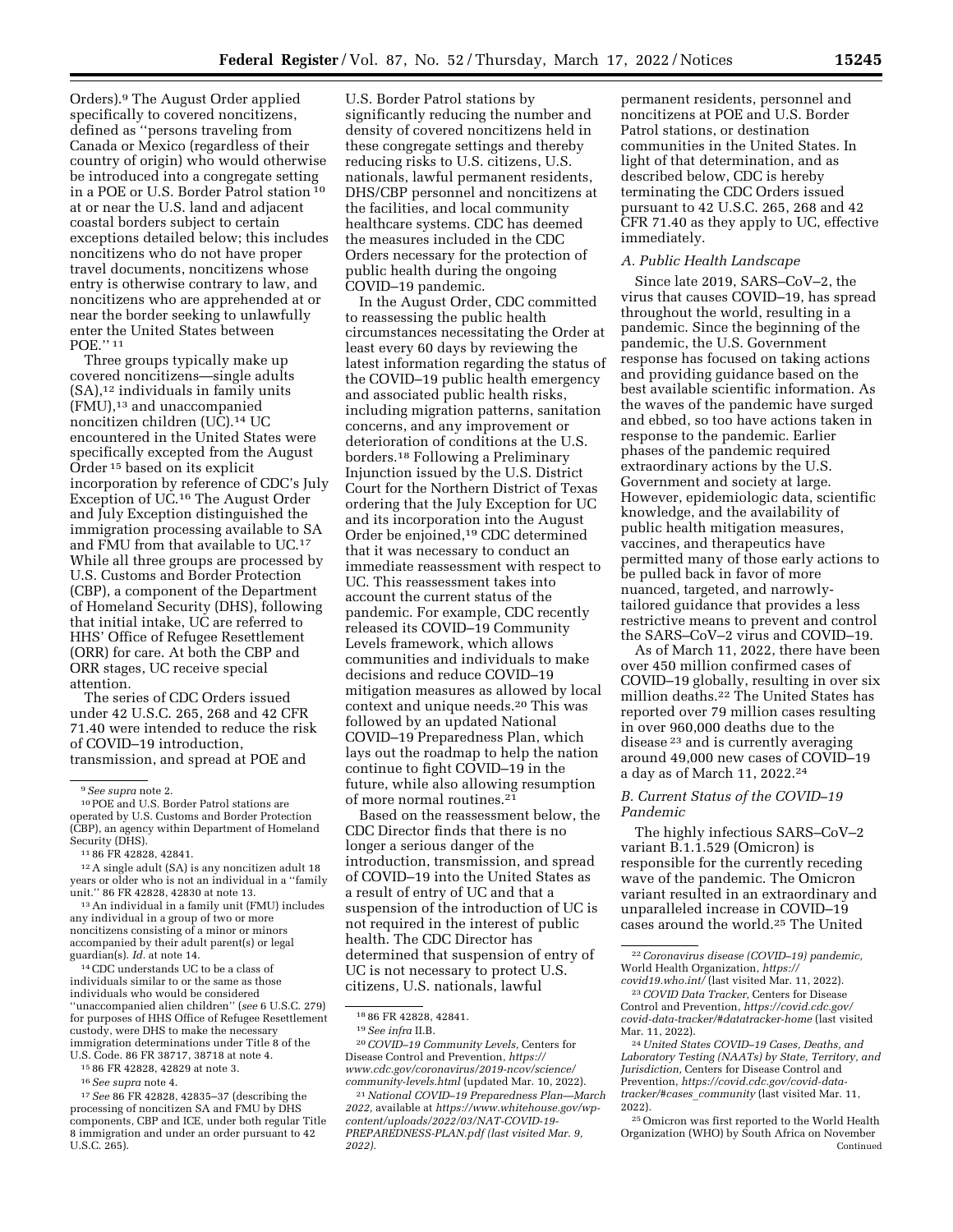States recorded its highest seven-day moving average number of cases on January 15, 2022.<sup>26</sup> Following this unprecedented peak, the number of COVID–19 cases in the United States began to rapidly decrease, falling by 95% as of March 9, 2022.27 After a brief period of continued increases,28 deaths and hospitalizations also reversed course and began a swift descent.29 These welcomed changes were due, in part, to widespread population immunity 30 and a generally lower overall risk of severe disease and are responsible for allowing the United States to return to more normal routines safely.<sup>31</sup>

26*See Trends in Number of COVID–19 Cases and Deaths in the U.S. Reported to CDC, by State/ Territory,* Centers for Disease Control and Prevention, *[https://covid.cdc.gov/covid-data](https://covid.cdc.gov/covid-data-tracker/#trends_dailycases)[tracker/#trends](https://covid.cdc.gov/covid-data-tracker/#trends_dailycases)*\_*dailycases,* citing a seven-day moving average of 809,202 cases on January 15, 2022 (last updated Mar. 9, 2022).

27 *Id.* (noting a peak of 809,204 seven-day moving average number of cases to 40,433 seven-day moving average number of cases on March  $7$ , 2022).

28*COVID Data Tracker Weekly Review: Stay Up to Date—Interpretive Summary for Jan. 28, 2022,*  Centers for Disease Control and Prevention, *[https://](https://www.cdc.gov/coronavirus/2019-ncov/covid-data/covidview/past-reports/01282022.html)  [www.cdc.gov/coronavirus/2019-ncov/covid-data/](https://www.cdc.gov/coronavirus/2019-ncov/covid-data/covidview/past-reports/01282022.html)  [covidview/past-reports/01282022.html](https://www.cdc.gov/coronavirus/2019-ncov/covid-data/covidview/past-reports/01282022.html)* (Jan. 28, 2022).

29*See New Admissions of Patients with Confirmed COVID–19, United States,* Centers for Disease Control and Prevention, *[https://](https://covid.cdc.gov/covid-data-tracker/#new-hospital-admissions) [covid.cdc.gov/covid-data-tracker/#new-hospital](https://covid.cdc.gov/covid-data-tracker/#new-hospital-admissions)[admissions](https://covid.cdc.gov/covid-data-tracker/#new-hospital-admissions)* (last updated Mar. 10, 2022); *see also supra* note 25.

30 In addition to vaccine-induced immunity, studies have consistently shown that infection with SARS–CoV–2 lowers an individual's risk of subsequent infection and an even lower risk of hospitalization and death. National estimates of both vaccine- and infection-induced antibody seroprevalence have been measured among blood donors; as of December 2021 these measures demonstrated 94.7% of persons 16 years and older showed antibody seroprevalence for COVID–19. *Science Brief: Indicators for Monitoring COVID–19 Community Levels and Making Public Health Recommendations,* Centers for Disease Control and Prevention, *[https://www.cdc.gov/coronavirus/2019](https://www.cdc.gov/coronavirus/2019-ncov/science/science-briefs/indicators-monitoring-community-levels.html) [ncov/science/science-briefs/indicators-monitoring](https://www.cdc.gov/coronavirus/2019-ncov/science/science-briefs/indicators-monitoring-community-levels.html)[community-levels.html](https://www.cdc.gov/coronavirus/2019-ncov/science/science-briefs/indicators-monitoring-community-levels.html)* (updated Mar. 4, 2022); *Nationwide COVID–19 Infection- and Vaccination-Induced Antibody Seroprevalence (Blood donations),* Centers for Disease Control and Prevention, *[https://covid.cdc.gov/covid-data](https://covid.cdc.gov/covid-data-tracker/#nationwide-blood-donor-seroprevalence)[tracker/#nationwide-blood-donor-seroprevalence](https://covid.cdc.gov/covid-data-tracker/#nationwide-blood-donor-seroprevalence)*  (last updated Feb. 18, 2022).

31*Transcript for CDC Media Telebriefing: Update on COVID–19,* Centers for Disease Control and Prevention, *[https://www.cdc.gov/media/releases/](https://www.cdc.gov/media/releases/2022/t0225-covid-19-update.html)  [2022/t0225-covid-19-update.html](https://www.cdc.gov/media/releases/2022/t0225-covid-19-update.html) (Feb. 25, 2022).*  COVID–19 vaccines are highly effective against severe illness and death. Widespread uptake of

## 1. Community COVID–19 Levels

During the first four waves of the pandemic, CDC relied on a particular formula to calculate community transmission levels and update COVID– 19 prevention strategies accordingly.32 These indicators reflected the goal of limiting transmission in anticipation of vaccines becoming available.<sup>33</sup> The CDC Director examined these indicators in conducting the public health assessment for the August Order.34

In February 2022, given increased levels of population immunity, available therapies, and overall milder disease associated with the Omicron variant,<sup>35</sup> CDC released a new framework, ''COVID–19 Community Levels,'' reflecting a shift in focus from eliminating SARS–CoV–2 transmission toward disease control and infrastructure protection.36 This new framework examines three currently relevant metrics: New COVID–19 hospital admissions per 100,000 population in the past seven days, the percent of staffed inpatient beds occupied by patients with COVID–19, and total new COVID–19 cases per 100,000 population in the past seven days.37 CDC determined that data on

32 In September 2020, CDC released the Indicators of Community Transmission framework, which incorporated two metrics to define community transmission: Total new cases per 100,000 persons in the past seven days, and percentage of Nucleic Acid Amplification Test results that are positive during the past seven days. CDC also encouraged local decision-makers to also assess the following factors, in addition to levels of SARS–CoV–2, to inform the need for layered prevention strategies across a range of settings: Health system capacity, vaccination coverage, capacity for early detection of increases in COVID–19 cases, and populations at risk for severe outcomes from COVID–19. *See*  Christie A, Brooks JT, Hicks LA, et al. *Guidance for Implementing COVID–19 Prevention Strategies in the Context of Varying Community Transmission Levels and Vaccination Coverage.* MMWR Morb Mortal Wkly Rep. ePub: 27 July 2021. DOI: *[http://](http://dx.doi.org/10.15585/mmwr.mm7030e2)  [dx.doi.org/10.15585/mmwr.mm7030e2.](http://dx.doi.org/10.15585/mmwr.mm7030e2)*  33 *Id.* 

35*Supra* note 31.

36 *Indicators for Monitoring COVID–19 Community Levels and Implementing Prevention Strategies,* Centers for Disease Control and Prevention, *[https://www.cdc.gov/coronavirus/2019](https://www.cdc.gov/coronavirus/2019-ncov/downloads/science/Scientific-Rationale-summary_COVID-19-Community-Levels_2022.02.23.pptx) [ncov/downloads/science/Scientific-Rationale](https://www.cdc.gov/coronavirus/2019-ncov/downloads/science/Scientific-Rationale-summary_COVID-19-Community-Levels_2022.02.23.pptx)summary*\_*[COVID-19-Community-Levels](https://www.cdc.gov/coronavirus/2019-ncov/downloads/science/Scientific-Rationale-summary_COVID-19-Community-Levels_2022.02.23.pptx)*\_ *[2022.02.23.pptx](https://www.cdc.gov/coronavirus/2019-ncov/downloads/science/Scientific-Rationale-summary_COVID-19-Community-Levels_2022.02.23.pptx)* (Feb. 23, 2022).

37New COVID–19 admissions and the percent of staffed inpatient beds occupied represent the current potential for strain on the health system, while data on new cases acts as an early warning indicator of potential increases in health system strain in the event of a COVID–19 surge. Community vaccination coverage and other local

disease severity and healthcare system strain complement case rates, and these data together are more informative for public health recommendations for individual, organizational, and jurisdictional decisions than data on community transmission rates alone.38 This comprehensive approach to assessing COVID–19 Community Levels can inform decisions about layered COVID–19 prevention strategies, including vaccination and masking to reduce medically significant disease and limit strain on the healthcare system and other societal functions.39

Using these data, the COVID–19 Community Levels for each county are classified as low, medium, or high. CDC recommends using county COVID–19 Community Levels to help determine which mitigation measures, such as screening, testing, and mask use, should be implemented within a community.<sup>40</sup> As of March 10, 2022, 72.7% of U.S. counties are classified at the low COVID–19 Community Level, 21.2% of U.S. counties are classified at the medium COVID–19 Community Level, and 6% of U.S. counties are classified at the high COVID–19 Community Level.41 Furthermore, 82.8% of the U.S. population lives in counties classified as ''low,'' 15% live in counties classified as ''medium,'' and 2.2% live in counties classified as ''high.'' 42

2. Information Specific to UC

Since the beginning of the pandemic, CBP has maintained myriad COVID–19 mitigation efforts in order to protect noncitizens and its workforce.43 The

40*See supra* note 21.

41*COVID–19 by County,* Centers for Disease Control and Prevention, *[https://www.cdc.gov/](https://www.cdc.gov/coronavirus/2019-ncov/your-health/covid-by-county.html) [coronavirus/2019-ncov/your-health/covid-by](https://www.cdc.gov/coronavirus/2019-ncov/your-health/covid-by-county.html)[county.html](https://www.cdc.gov/coronavirus/2019-ncov/your-health/covid-by-county.html)* (last updated Mar. 10, 2022). Furthermore, 82.8% of the U.S. population lives in counties classified as ''low,'' 15% live in counties classified as ''medium,'' and 2.2% live in counties classified as ''high.''

42Per internal CDC calculations.

43These mitigation efforts include installing plexiglass dividers in facilities, enhancing ventilation systems, adhering to CDC cleaning and disinfection guidance, and providing masks to migrants, as well as providing PPE to CBP personnel. These measures generally follow the infection prevention control referred to as the hierarchy of controls. *See Hierarchy of Controls,*  Centers for Disease Control and Prevention, available at *[https://www.cdc.gov/niosh/topics/](https://www.cdc.gov/niosh/topics/hierarchy/default.html)  [hierarchy/default.html](https://www.cdc.gov/niosh/topics/hierarchy/default.html)* (last visited Mar. 9, 2022). The hierarchy of controls is used as a means of determining how to implement feasible and effective control solutions. The hierarchy is outlined as: (1) Elimination (physically remove the

<sup>24, 2021,</sup> and on November 26, 2021, WHO designated it a Variant of Concern (VOC). On November 30, 2021, the U.S. also decided to classify Omicron as a VOC. This decision was based on a number of factors, including detection of cases attributed to Omicron in multiple countries, even among persons without travel history, transmission and replacement of Delta as the predominant variant in South Africa, changes in the spike protein of the virus, and concerns about potential decreased effectiveness of vaccination and treatments.

these vaccines, coupled with higher rates of infection-induced immunity at the population level, as well as the broad availability of mitigation measures and effective therapeutics have moved the pandemic to a different phase. *See also State of the Union Address, [https://www.whitehouse.gov/state](https://www.whitehouse.gov/state-of-the-union-2022/_)[of-the-union-2022/](https://www.whitehouse.gov/state-of-the-union-2022/_)*\_*( (*Mar. 1, 2022).

<sup>34</sup>*Supra* note 1.

information, like early alerts from surveillance, such as through wastewater or the number of emergency department visits for COVID–19, when available, can also inform decision making for health officials and individuals. *Supra* note 21.

<sup>38</sup>*Supra* note 31.

<sup>39</sup> *Id.*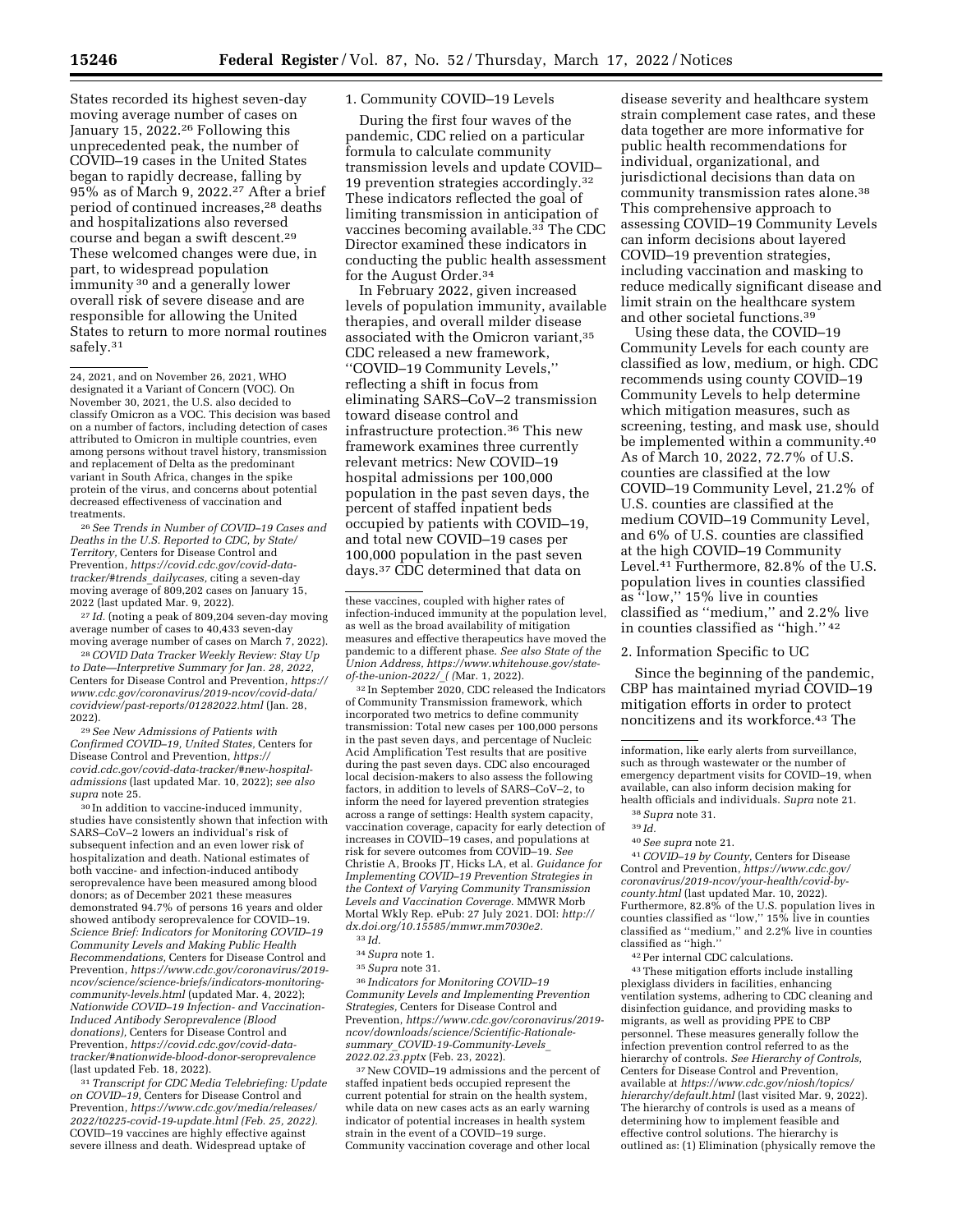DHS Office of the Chief Medical Officer has worked with local community partners whose work is critical to moving individuals safely out of CBP custody and through the appropriate immigration pathway. Through these partnerships, DHS has supported state, local, tribal, and territorial partners and NGOs in developing robust COVID–19 testing and quarantine programs along the Southwest Border. In addition, vaccine uptake among the CBP workforce has reached approximately 88% among personnel on the U.S.- Mexico border.

CDC understands that in the months between the issuance of the August Order and now, CBP has implemented a robust set of COVID–19 mitigation protocols that have substantially reduced the potential for COVID–19 spread among UC in CBP and ORR facilities. For many months, UC had been tested as they were leaving CBP facilities, prior to transfer to large ORR facilities. On August 25, 2021, CBP began testing UC during CBP's intake process as well, prior to placing UC in congregate settings. Intake testing of UC started with those encountered in the Rio Grande Valley (RGV) Sector of the U.S. Border Patrol—the Sector that has encountered more than 54% percent of UC over the past 12 months. This model has subsequently been expanded to other high-encounter Border Patrol Sectors, including Tucson (January 26, 2022), El Paso (February 3, 2022), and Del Rio (February 3, 2022). Taken together, these Sectors account for over 87% of UC encounters over the past 12 months—indicating that the large majority of UC are now going through this intake processing protocol.

Pursuant to these protocols, UC encountered by Border Patrol agents are tested for COVID–19 in a sheltered, open air location during intake processing prior to entering congregate settings, thus ensuring the ability to segregate UC by test results, provide appropriate care to UC who have tested positive, and minimize further spread. UC that test positive for COVID–19 are cohorted together and kept physically separate from UC who test negative. UC who test positive for COVID–19 go through a streamlined designation and referral process for ORR placement that is substantially faster than the process for other UC, generally resulting in

transfers to ORR within 8 to 12 hours of encounter. UC who test positive are transported together (and separately from other UC) to designated ORR facilities that are designed to provide robust care for COVID–19 positive children and to minimize the chance of transmission. UC who test negative go through the normal processing, as applied to UC, and are tested again when they are discharged from CBP facilities prior to transport to large ORR facilities. UC who test positive at this second stage are routed to designated ORR facilities to minimize the potential for COVID–19 spread. All UC are subject to masking requirements while in CBP custody.

Since the inception of these intake processing protocols, CBP has tested more than 45,000 UC with an overall positivity rate of 10%. Consistent with the decline in COVID–19 positivity rates more generally, the UC overall positivity rate has been declining. During the first week of March 2022, the overall positivity rate for UC in CBP custody was around 6%, down from a high of nearly 20% in early February 2022.

CBP's intake processing protocols have also led to a significant decrease in COVID–19 positivity rates for UC in ORR care. Following the start of COVID–19 testing for UC as part of the CBP intake process in August, there was a significant decrease in the proportion of children referred to ORR from the RGV Sector testing positive for COVID– 19 within the first four days of ORR custody, as compared to the pre-testing period. As of March 5, 2022, COVID–19 positivity rates in ORR shelter facilities ranged from 4% to 15%—a number that includes those in facilities designed specifically to house COVID-positive UC. Once UC are transferred to ORR care, ORR has in place a range of other mitigation measures, as detailed below, to include universal and proper wearing of masks, physical distancing, frequent hand washing, cleaning and disinfection, improved ventilation, staff vaccination, and cohorting UC according to their COVID–19 test status. Due to operational and facility constraints, CBP reports that it is not able to replicate this robust COVID–19 testing and isolation program for SA and FMU in its custody.

## **II. Public Health Reassessment**

## *A. Changing Public Health Conditions*

CDC continually reassesses the development of the COVID–19 pandemic and the need for continued measures under 42 U.S.C. 265, 268 and 42 CFR 71.40, the authorities that

support the CDC Orders.<sup>44</sup> The public health reassessment for UC described herein is based upon the most recent science and data available to CDC. Based upon these data, CDC has determined that while the use of the CDC Orders to reduce the numbers of noncitizens held in congregate settings in POEs and Border Patrol stations has been part of the layered COVID–19 mitigation measures over the last two years, less restrictive measures than those outlined in prior CDC Orders are now available with respect to UC to mitigate the introduction, transmission, and spread of COVID–19. While the CDC Orders provided an important COVID–19 mitigation measure during certain phases of the pandemic by reducing the number of noncitizens held in congregate settings, other public health measures such as workforce testing, widespread vaccination, variant action plans, and mitigation measures specifically available for the UC population, are now available to provide necessary public health protection for noncitizens, Americans, and the DHS workforce.

CDC believes that the widespread availability of tests for the general public, in addition to other methods of surveillance, will permit the workforce to rapidly institute necessary mitigation measures in the event that cases of COVID–19 are detected. At the same time, vaccination rates are increasing both at home and abroad. Vaccination among the American public and the DHS workforce in particular has been largely successful and, as stated in the August Order, widespread vaccination of federal employees and personnel in congregate settings at POE and U.S. Border Patrol stations is a critical step toward the normalization of border operations.45 Since August 2021, vaccination rates in the countries of origin for the current majority of UC have also increased dramatically.<sup>46</sup> Such increased global vaccination rates, as well as higher rates of infectioninduced immunity globally, provide additional layers of protection. As a public health matter, CDC strongly recommends that all individuals,

hazard); (2) Substitution (replace the hazard); (3) Engineering Controls (isolate people from the hazard); (4) Administrative Controls (change the way people work); and (5) PPE (protect people with Personal Protective Equipment). CBP also continues to update the CBP Job Hazard Analysis and the CBP COVID–19 toolkit based on the latest relevant public health guidance.

<sup>44</sup>*See supra* note 9.

<sup>45</sup>CBP most recently reported vaccination rates between 75% and 91% among its U.S. Border Patrol and Office of Field Operations personnel.

<sup>46</sup>El Salvador, Guatemala, and Honduras constitute the top three countries of origin for UC. Rates of vaccination for each country are as follows: El Salvador 65% fully vaccinated, 4.8% only partly vaccinated; Guatemala: 31% fully vaccinated, 8.5% only partly vaccinated; Honduras: 45% fully vaccinated, 8.5% only partly vaccinated. *Coronavirus (COVID–19) Vaccinations,* Our World in Data, *[https://ourworldindata.org/covid](https://ourworldindata.org/covid-vaccinations)[vaccinations](https://ourworldindata.org/covid-vaccinations)* (last visited Mar. 11, 2022).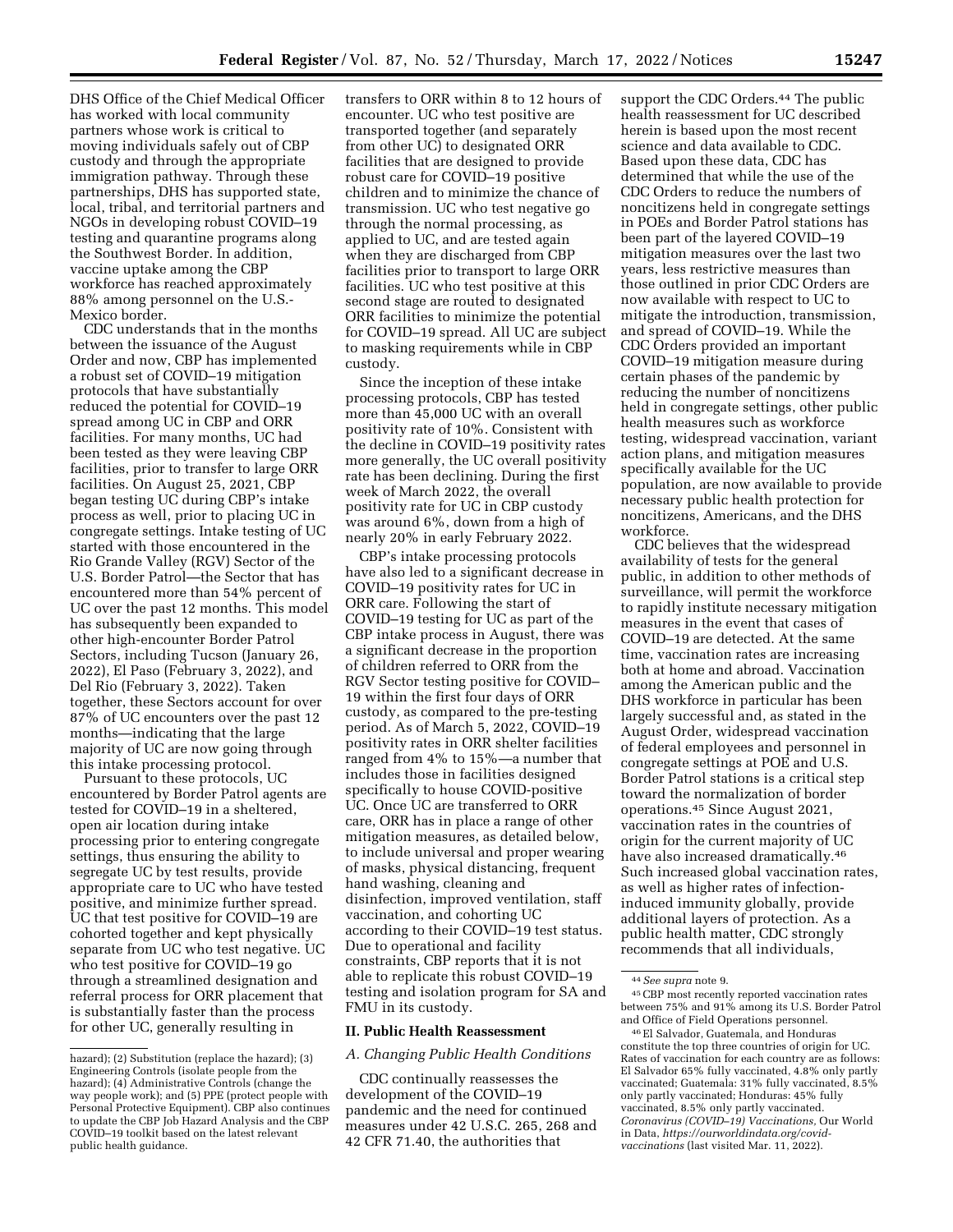including noncitizens, receive a COVID–19 vaccine. This aligns with CDC's emphasis on global vaccination. Even if full vaccination cannot be assured, CDC believes vaccination of as many people as possible provides some level of protection against severe illness and hospitalization, thereby protecting citizens, noncitizens and the U.S. healthcare system.

The August Order also highlighted the threat posed by emerging variants and the potential for a future vaccineresistant variant, either of which could negatively impact U.S. communities and local healthcare resources.47 Based in part on these threats, CDC concluded at that time that an Order under 42 U.S.C. 265 should remain in place, pending further improvements in the public health situation, and subject to continual assessment.48 Since the August Order, public health officials have learned a great deal about variants and how best to respond to them. In response to Omicron, the U.S. Government developed a comprehensive plan for monitoring COVID–19, swiftly adapting public health tools to combat a new variant, and deploying emergency resources to help communities.<sup>49</sup> This plan includes a commitment to ensuring that variant surveillance, vaccines, tests, and treatments can be updated and deployed quickly.50

As noted above, a significant majority of the U.S. population currently lives in an area classified as having a ''low'' COVID–19 Community Level,51 meaning most of the population can operate under more relaxed COVID–19 mitigation strategies.52 Noteworthy for purposes of this reassessment, as of March 10, 2022, of the 24 U.S. counties along the U.S.-Mexico border, 91% of counties on the Southwest Border are now classified as having a ''low''or ''medium'' COVID–19 Community Level.53

53*See supra* note 41 (noting 54% (n=13) of counties along the U.S.-Mexico border are considered ''Low'' (San Diego County, CA; Imperial County, CA; Luna, NM; Dona Ana County, NM; Otero County, NM; Eddy County, NM; Lea County, NM; Presidio County, TX; Brewster County, TX; Terrell County, TX; Webb County, TX; Zapata County, TX; Cameron County, TX); 37% of counties (n=9) along the U.S.-Mexico border are classified as having COVID–19 community levels '': Pima County, AZ, Santa Cruz County, AZ; Cochise County, AZ; El Paso County, TX; Hudspeth County, TX; Val Verde County, TX; Kinney County, TX; Maverick County, TX; and Starr County, TX); and 8% of counties (n=2) along the U.S.-Mexico border

# *B. Public Health Factors Specifically Relevant to UC Population*

For all the reasons set forth above, it is CDC's assessment that there is no longer a public health rationale to apply to UC the August Order and all related prior orders issued pursuant to 42 U.S.C. 265, 268 and 42 CFR 71.40. Moreover, as explained in the July Exception, UC are less likely than FMU and SA to introduce COVID–19.54 In addition, UC as a population are subject to unique care within CBP and ORR facilities.55 These facilities are able to provide robust mitigation measures that have proven to be effective in managing COVID–19 and minimizing the risk of spread. These reasons serve as an additional basis to those outlined herein for immediately terminating the August Order and all prior Orders as to UC.

Following the temporary exception of UC from expulsion in January 2021, CDC formally excepted UC from the then-in-place October 2020 Order in July 2021. The July Exception was based on a public health assessment of the specific treatment of UC and the care available to them through ORR and was fully incorporated by reference into CDC's subsequent August Order.56

On March 4, 2022, the U.S. District Court for the Northern District of Texas granted a motion for Preliminary Injunction brought by the State of Texas and ordered that the July Exception for UC and its incorporation into the August Order be enjoined, with the injunction stayed through Friday, March 11, 2022. Even prior to that court order, CDC has been reviewing whether the August Order should remain in place as part of its regular public health reassessment every 60 days. Although CDC continues to complete the next regularly scheduled reassessment, CDC accelerated its ongoing and review determined an immediate completion of the assessment of the current public health situation with regard to UC was necessary due to the impending effective date of the injunction. Based

55UC not subject to an order under 42 U.S.C. 265 are generally processed under immigration processes under Title 8 of the U.S. Code and referred from CBP to ORR for care and custody, according to the usual legal framework governing such referrals. Upon transfer to ORR custody, UC are transported to facilities that operate under cooperative agreements or contracts with HHS and must meet ORR requirements to ensure a high level of quality, child-focused care by appropriately trained staff. At these facilities, case managers work to identify and ultimately place UC with vetted sponsors (usually family members within the United States). 86 Fed. Red. 38717, 38719 (July 22, 2020).

on that reassessment, and after carefully considering the issues raised in the court's order, CDC has determined that the current public health situation does not support the application of the August Order to UC. Per the terms of 42 U.S.C. 265 itself, this lack of public health justification means the suspension of the right to introduce UC is not an available measure. In addition, the COVID–19 public health mitigation measures already in place for UC described herein reinforce CDC's determination that the August Order and all related prior orders issued pursuant to 42 U.S.C. 265, 268 and 42 CFR 71.40 should be terminated as to UC.

Following the temporary exception of UC from the October Order in January 2021, the United States experienced an increase in the number of UC arriving daily at the Southwest Border. In response, HHS and ORR, in conjunction with the Federal Emergency Management Agency (FEMA) and with the assistance of the Department of Defense, greatly expanded the capacity for intake and processing of UC. At its height, ORR had capacity of over 30,000 beds 57 and nearly 23,000 children 58 were in its care. Currently, ORR has a capacity of nearly 14,000 beds and fewer than 10,000 children are in ORR care as of March 9, 2022.59 ORR has successfully processed and discharged over 159,000 UC since January 2021.60 The successful efforts to expand capacity for UC have resulted in sufficient capacity at ORR sites—both along the border and in the interior and significantly reduced the length of time that UC remain in CBP custody. As of March 11, 2022, the average time a UC remained in CBP custody before transferring to ORR custody was 23 hours, and no UC have been in CBP custody for over 72 hours.61 This represents a substantial improvement from early 2021.62 While the number of UC encountered may remain at elevated levels, expanded ORR capacity and improved processing methods have resulted in UC remaining in CBP custody for shorter periods of time.

With CDC's assistance and guidance, ORR also has implemented COVID–19 testing protocols for UC in its care and

<sup>47</sup> 86 FR 42828, 42837.

<sup>48</sup> *Id.* 

<sup>49</sup>*See supra* note 22.

<sup>50</sup> *Id.* 

<sup>51</sup>*See supra* note 42.

<sup>52</sup>*See supra* note 31.

are classified as having COVID–19 community levels: Yuma, County, AZ and Hidalgo County, TX). 54 86 FR 38717 (July 22, 2021).

<sup>56</sup>*See supra* at note 1.

<sup>57</sup>Per May 2021 monthly data from ORR.

<sup>58</sup>Per April 2021 monthly data from ORR.

<sup>59</sup>Per data from ORR.

<sup>60</sup> *Id.* From January 2021 through February 2022, 15,492 UC have been discharged from ORR care. 61As reported by ORR.

<sup>62</sup>For comparison, on March 29, 2021, nearly 5,500 UC were in CBP custody, with 3,540 of those UC in custody for longer than 72 hours; as of March 31, 2021, the average time in CBP custody for UC was 131 hours.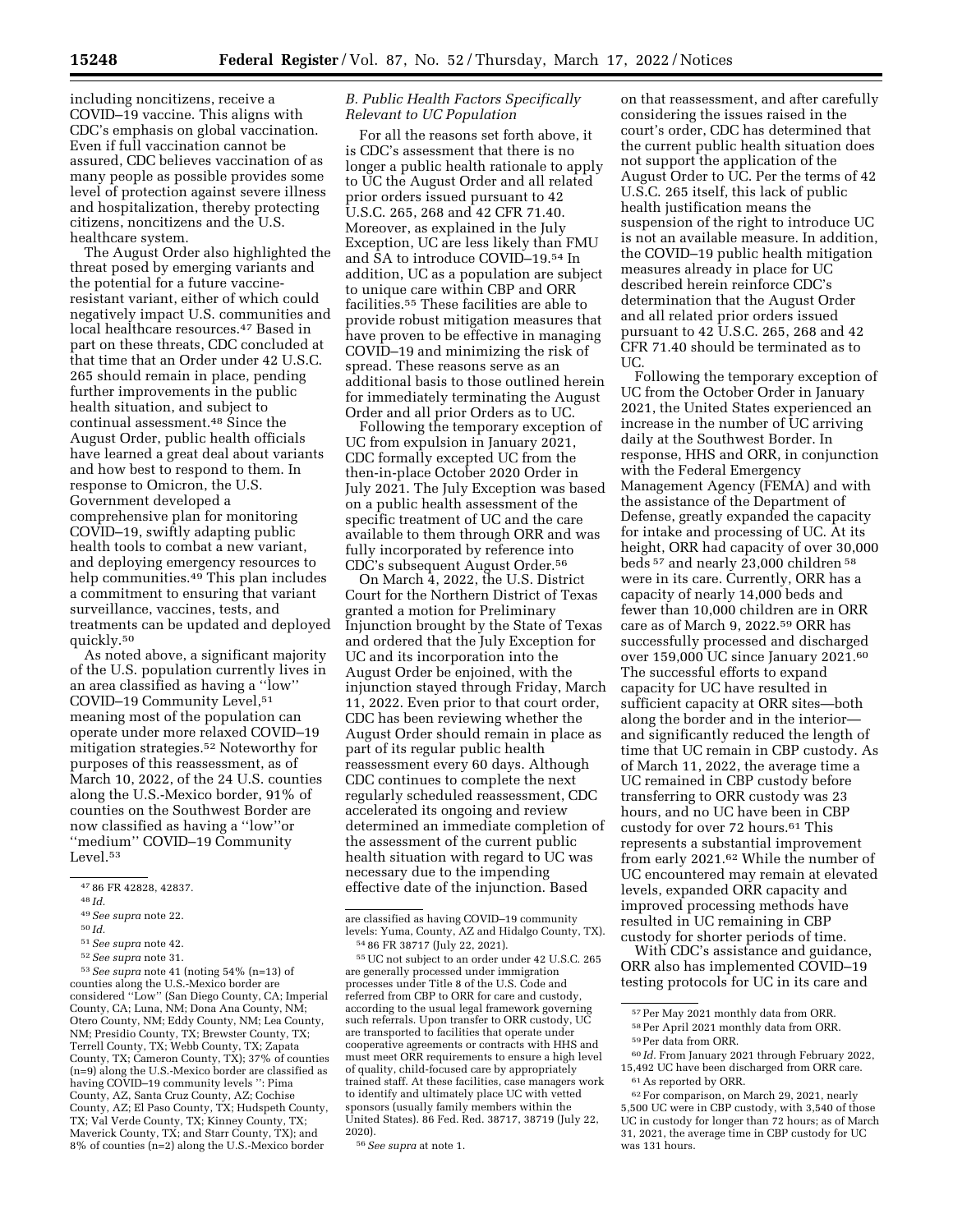continues to practice other mitigation measures to prevent and curtail transmission of the SARS–CoV–2 virus among UC in its care. These strategies include universal and proper wearing of masks, physical distancing, frequent hand washing, cleaning and disinfection, improved ventilation, staff vaccination, and cohorting UC according to their COVID–19 test status. Per a CDC recommendation, ORR conducts serial testing of staff, as feasible, to allow early detection of a possible outbreak.63 ORR contract and grantee staff working in facilities serving UC are encouraged to receive the COVID–19 vaccine.64 As advised by CDC, ORR also restricts movement of unvaccinated personnel between facilities to reduce potential outbreaks resulting from transfer of unvaccinated staff between shelters. These measures help reduce the spread of COVID–19 among UC prior to the UC being discharged to vetted sponsors in U.S. communities.

In addition to the mitigation measures at ORR facilities described above, CDC provided updated recommendations to ORR regarding the vaccination of UC ages 5 and older.<sup>65</sup> ORR subsequently approved the administration of COVID– 19 vaccine for age-eligible children. Under ORR care, children ages 5 and over are offered a COVID–19 vaccine as soon as possible, as long as there are no contraindications and vaccination does not delay unification of UC with sponsors. Of the total population of UC in ORR care, approximately 98% are age-eligible for vaccination and, as of March 8, 2022, ORR has administered at least one dose of the COVID–19 vaccine to 62,644 UC and a second dose to 15,994, with a refusal rate under 1%.66 CDC considers these vaccination efforts to be a critical risk reduction measure that supports excepting UC from the August Order.

64Additional criteria (*e.g.,* continued symptom monitoring and correct and consistent wearing of masks) should be met by ORR as outlined on CDC's website. *See Science Brief: Options to Reduce Quarantine for Contacts of Persons with SARS– CoV–2 Infection Using Symptom Monitoring and Diagnostic Testing,* Centers for Disease Control and Prevention, *[https://www.cdc.gov/coronavirus/2019](https://www.cdc.gov/coronavirus/2019-ncov/more/scientific-brief-options-to-reduce-quarantine.html) [ncov/more/scientific-brief-options-to-reduce](https://www.cdc.gov/coronavirus/2019-ncov/more/scientific-brief-options-to-reduce-quarantine.html)[quarantine.html](https://www.cdc.gov/coronavirus/2019-ncov/more/scientific-brief-options-to-reduce-quarantine.html)* (last updated Dec. 2, 2020).

65 *Field Guidance #17—COVID–19 Vaccination of Unaccompanied Children (UC) in ORR Care,*  Internal Document (CDC memo to ORR, revised Nov. 8, 2021).

66Per data reported by ORR.

Although 20,682 UC total have tested positive for COVID–19 while at ORR shelters during the period of March 24, 2020 to March 3, 2022, 20,304 of those UC testing positive have successfully completed medical isolation, with few requiring medical treatment. Similarly, 13,148 cumulative COVID–19 cases have been reported from Emergency Intake Sites (EIS) as of March 2, 2022; however, only approximately 37 of the UC in this EIS group have required hospitalization.67

These numbers indicate that the risk of overburdening the local healthcare systems with UC presenting with severe COVID–19 disease remains low. Based on the robust network of ORR care facilities and the testing and medical care available therein, as well as COVID–19 mitigation protocols that include vaccination for personnel and eligible UC, there is very low likelihood that processing UC in accordance with existing Title 8 immigration procedures will result in undue strain on the U.S. healthcare system or healthcare resources. Moreover, UC released to a vetted sponsor do not pose a significant level of risk for COVID–19 spread into the community because they are released after having undergone testing, quarantine or isolation, and vaccination when possible. UC sponsors also are provided with appropriate medical and public health direction.

Based on the public health reassessment set forth above, as well as the successful COVID–19 mitigation measures that were and continue to be in place for UC, there is no public health basis to resume the suspension of introduction of UC. Resuming the suspension of introduction of UC would not significantly decrease the risk of the introduction, transmission, or spread of COVID–19 at POE or Border Patrol stations. Nor does the introduction of UC into the United States pose a serious danger of the introduction of COVID–19 such that applying the August Order to UC is required in the interest of the public health.

### **III. Legal Considerations**

### *A. Concerns Raised by the District Court*

In enjoining CDC from enforcing the exception for UC set forth in the July Exception and August Order, the court in *Texas* v. *Biden* found that the July Exception and August Order likely were arbitrary or capricious in violation of the Administrative Procedure Act (APA) for several reasons.68 CDC takes the court's concerns seriously and has

considered each of them in issuing this Order. First, the court stated that ''[t]he record before the Court demonstrates that nothing changed between the October 2020 Order, the July 2021 [Order], and the August 2021 Order. The COVID–19 virus (still) remains a threat.'' 69 Regardless of the public health conditions leading up to the July Exception and August Order, CDC's most recent reassessment of the status of the COVID–19 pandemic and associated public health risks makes clear that circumstances have now changed significantly. Case counts and hospitalization rates are decreasing, vaccination rates are increasing, and the availability of testing and treatments also are increasing. These changes and continuing trends in the public health conditions since the conclusion of CDC's previous reassessment support the decision to terminate the Orders as to UC immediately.

Additionally, the court found that the July Exception and August Order did not adequately explain why UC were unlikely to spread COVID–19 to others when they spend, on average, more than a day 70 in congregate settings at DHS facilities ''where they can expose other detainees, DHS personnel, and American citizens and residents to whatever viruses they are carrying.'' 71 CDC has considered the court's concern and concluded that because of the overall decrease in cases of COVID–19 throughout the country, including at the Southwest Border, coupled with the increase in vaccination rates, there is an extremely low likelihood that intake processing of UC in DHS facilities will pose a serious danger to the public health. Importantly, vaccines are now widely available and vaccination rates have increased among the American public in general and the DHS workforce in particular, as well as in the countries of origin for the current majority of UC.72 Additionally, CBP continues to implement a variety of mitigation efforts to prevent the spread of COVID–19 in POE and U.S. Border Patrol facilities, as detailed above.73

Next, the court found that ''instead of trying to prevent [UC] from spreading the viruses they are potentially carrying to the interior of the United States, the Government chose to send [UC] away

<sup>63</sup> In ORR facilities where the risk of transmission is moderate to high, public health officials working collaboratively with ORR facilities can determine the appropriateness of offering screening and repeat testing of randomly selected asymptomatic staff and children at the facility, as feasible, to identify cases and prevent secondary transmission.

<sup>67</sup>As reported by ORR.

<sup>68</sup> 2022 WL 658579, at \*16–\*18.

<sup>69</sup> *Id.* at \*16.

<sup>70</sup> In contrast, SA and FMU spend, on average, 2– 3 days in congregate settings at the border. 71 *Id.* at \*16.

<sup>72</sup>*See COVID–19 Vaccinations in the United States,* Centers for Disease Control and Prevention, *[https://covid.cdc.gov/covid-data-tracker/](https://covid.cdc.gov/covid-data-tracker/#vaccinations_vacc-people-onedose-pop-5yr) #vaccinations*\_*[vacc-people-onedose-pop-5yr](https://covid.cdc.gov/covid-data-tracker/#vaccinations_vacc-people-onedose-pop-5yr)*  (updated Mar. 11, 2022).

<sup>73</sup>*See supra* note 43.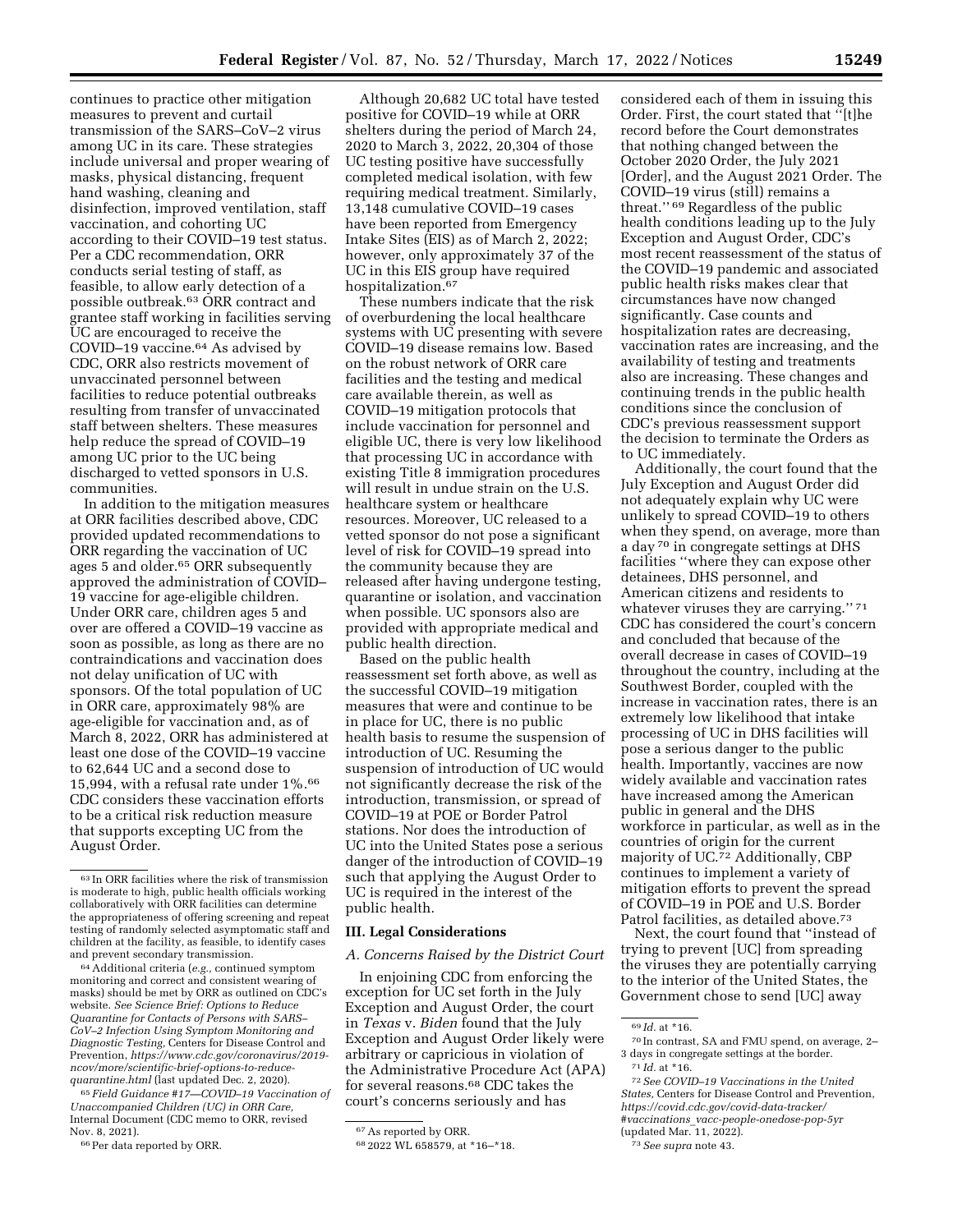from the facilities where the Government could monitor them and their health.'' 74 CDC clarifies that generally DHS is required by the Trafficking Victims Protection Reauthorization Act of 2008 (TVPRA) to promptly transfer UC to ORR. Even after such transfer, UC remain in U.S. Government custody through ORR's network of providers where they are subject to robust COVID–19-mitigation protocols, including distancing, testing, masking, quarantining, cleaning and disinfection, improved ventilation, staff vaccination, and available vaccination for noncitizen children.75 These mitigation measures allow ORR to identify COVID–19 cases, and the vast majority of UC who tested positive for COVID–19 while at ORR shelters successfully completed medical isolation. Unlike other covered noncitizens apprehended at the border, UC in ORR custody undergo COVID–19 testing twice before being released to the community. Accordingly, there very low risk that UC are COVID–19 positive when they are released into the community. Moreover, under ORR care, eligible children are offered a COVID–19 vaccine as soon as possible, as long as there are no contraindications and vaccination does not delay unification of UC with vetted sponsors. When UC are released to sponsors, ORR provides their sponsors with appropriate medical and public health direction, including information on how to obtain additional vaccination doses as needed as well as quarantine and isolation guidance when appropriate.

The court also found that the July Exception and August Order did not explain how ''preventing the spread of COVID–19 *between*'' UC can also ''prevent the spread of COVID–19 from the interior of the United States.'' 76 CDC has considered the court's concern and determined that preventing the spread of COVID–19 between UC does prevent the spread of COVID–19 into the interior because the fewer UC that test positive for COVID–19, the lower the transmission rates will be from any UC who is COVID–19 positive into the interior. In any event, as discussed above, CDC has determined that, given the testing of UC that occurs prior to transfer to ORR, as well as the robust mitigation measures implemented by CBP since the August Order and in place at ORR facilities, UC present very little risk of spreading of COVID-19

when they are released to their sponsors.

The court also noted a prior U.S. Border Patrol Chief's statement that CDC adopted the exception for UC before it issued the February 2021 Order pausing application of the October Order to UC. From this, the court concluded that CDC's July Exception and August Order constituted a ''departure from prior policy.'' Regardless of whether there had been any defects in a prior unannounced decision or in the February 2021 Order that affected the July Exception and August Order, CDC is now providing a fuller explanation of its decision to terminate the Orders with respect to UC immediately given the outcome of its most recent public-health reassessment.

## *B. Absence of Reliance Interests*

As noted above, in issuing its July Exception, CDC considered the impact of excepting UC from the October 2020 Order on the local healthcare systems in light of, among other things, data showing that the number of UC presenting with severe COVID–19 disease remained low.77 The U.S. District Court for the Northern District of Texas has found, however, that neither the July Exception nor the August Order ''indicate that the agency considered all of Texas's potential reliance interests.'' 78 In issuing this Order, CDC has considered whether state or local governments, or their subdivisions, have any ''legitimate reliance'' 79 interests on the inclusion of UC in an Order under 42 U.S.C. 265. No state or local government could have any reliance interest relating to the exclusion of UC arising from the August 2021 Order since it expressly excepted UC.80 Because expulsions of UC under 42 U.S.C. 265 have not been occurring since at least February 2021, no State could rely on UC being covered by the August Order, and CDC does not see a need to provide advance notice that it will continue excepting UC. We therefore focus on the October 2020 Order and its predecessors. CDC finds it useful to distinguish between potential long-term and short-term reliance interests.

On the issue of long-term reliance interests, CDC has determined that no state or local government could be said to have legitimately relied on the

79*See Dep't of Homeland Sec.* v. *Regents of the Univ. of Cal.,* 140 S. Ct. 1891, 1913 (2020).

October 2020 Order to implement a long-term or permanent change to its operations because the October 2020 Order was by its very nature a shortterm order subject to change at any time in response to an evolving public health crisis and is subject to regular review by CDC. Section 265 may be invoked only if there is a ''serious danger of the introduction of [a communicable] disease into the United States, and [if] this danger is so increased by the introduction of persons or property from such country that a suspension of the right to introduce such persons and property is required in the interest of the public health.'' 81 The statute may be invoked only ''for such period of time as [CDC] may deem necessary'' to avert such a danger.<sup>82</sup> Thus, both Section 265 and HHS's implementing regulation recognize that in prohibiting the introduction of covered persons ''in whole or in part,"<sup>83</sup> a CDC Order is effective ''only for such period of time that the Director deems necessary to avert the serious danger of the introduction of a quarantinable communicable disease.'' 84

Accordingly, CDC's initial order issued under 42 U.S.C. 265, 268 and 42 CFR 71.40 in March 2020 made clear that the order represented a ''*temporary*  suspension of the introduction of [covered] persons into the United States'' 85 and that the order would remain effective only for ''30 days, or until [CDC] determine[s] that the danger of further introduction of COVID–19 into the United States has ceased to be a serious danger to the public health, *whichever is shorter.*'' 86 The March 2020 Order was subsequently extended on April 20, 2020 and amended on May 19, 2020. The fact that the policy was frequently reviewed should have underscored that the use of the Section 265 authority was a temporary measure subject to change at any time. The October 2020 Order again confirmed this understanding of CDC's authority under 42 U.S.C. 265, 268 and 42 CFR 71.40, noting the ''temporary'' nature of the suspension of the introduction of covered persons, and the fact that the Order would be reviewed every 30 days based on ''the latest information regarding the status of the COVID–19 pandemic and associated public health risks to ensure that the Order remains necessary,'' and that CDC ''retain[ed] the authority to extend, modify, or

83 *Id.* 

85 85 FR at 17061 (emphasis added).

86 85 FR at 17068.

<sup>74</sup>*Texas,* 2022 WL 658579, at \*16.

<sup>75</sup>*See supra* II.B.

<sup>76</sup> *Id.* 

<sup>77</sup>*See* 86 FR at 38,720.

<sup>78</sup>*Texas* v. *Biden,* No. 4:21–cv–0579–P, Doc. 100 at 31.

<sup>80</sup>*See* 86 FR at 42838 (''As outlined in the July Exception and incorporated herein, CDC is fully excepting UC from this Order.'').

<sup>81</sup> 42 U.S.C. 265.

<sup>82</sup> *Id.* 

<sup>84</sup> 42 CFR 71.40(a).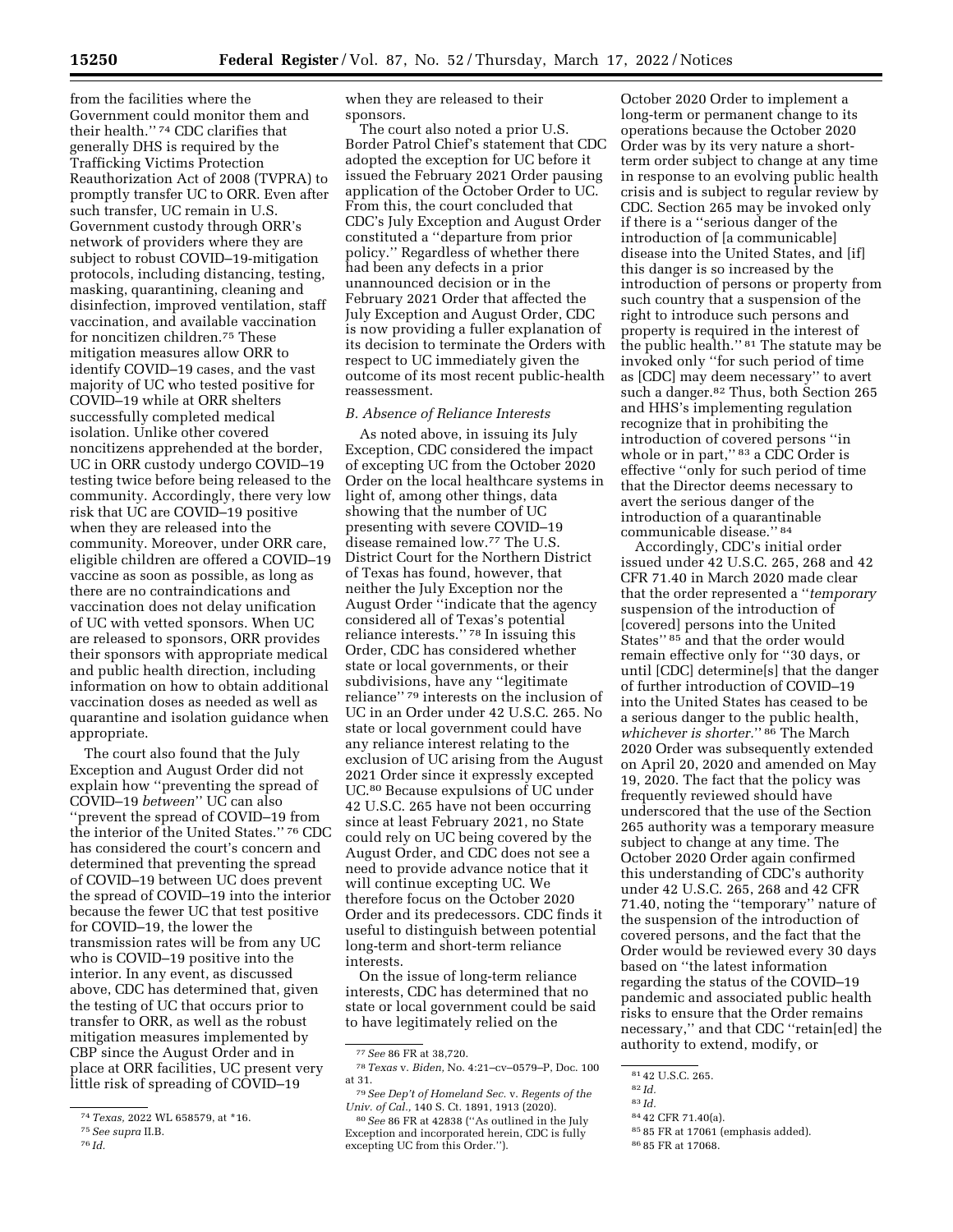terminate the Order, or implementation of [the] Order, at any time as needed to protect public health.'' 87

In addition, in November 2020, the United States District Court for the District of Columbia enjoined the expulsion of UC on the ground that Section 265 likely did not authorize such expulsions.<sup>88</sup> Although the government appealed the injunction and obtained a stay of the injunction in January 2021,<sup>89</sup> there remained legal uncertainty over the government's authority to apply Section 265 to UC, thus further rendering it unreasonable for any state or local government to act in long-term reliance on the continued expulsion of UC under Section 265. Moreover, as a factual matter, CDC is not aware of, nor has any state or local government brought to CDC's attention, any reasonable or legitimate reliance on the continued expulsion of UC under 42 U.S.C. 265. For example, no state or local government has indicated that it altered its operations, spending, or regulation in light of the prior application of Section 265 to UC. The total number of UC processed under Title 8 remains relatively small, rendering it unlikely that state or local governments would adversely rely on the application of Section 265 to UC by making any material changes.

Additionally, CDC does not believe that the presence of UC poses a public health risk sufficient to justify continued application of 42 U.S.C. 265 to UC. Because 42 U.S.C. 265 authorizes the CDC to prevent the introduction of noncitizens only when necessary to address a public health risk, no state or local government could rely on Section 265 continuing to be applied in the absence of such a risk. Therefore, CDC's considered judgment is that no state or local government currently has a longterm reliance interest in the continued expulsion of UC under the October 2020 Order and that any long-term reliance interests that might be said to exist in connection with the continued expulsion of UC under the October 2020 Order are outweighed by CDC's determination that there is no public health justification to expel UC at this time.90 To the extent that any state or local government did rely on the

expulsion of UC for purposes of resource allocation despite the reasons cautioning against such reliance, CDC concludes that resource allocation concerns do not outweigh CDC's determination that expulsion of UC is not required to avert a serious danger to public health.

CDC has also considered whether there may be any short-term reliance on the continued expulsion of UC under the October 2020 Order.91 Because CDC is unaware of any such reliance beyond the potential allocation of resources CDC already considered for local healthcare systems, CDC does not believe that any state or local government could have reasonably relied, even on a short-term basis, on the continued expulsion of UC. As noted above, any such reliance would not have been reasonable given the statutory requirement that 42 U.S.C. 265 be invoked only if there is a ''serious danger of the introduction of [a communicable] disease into the United States, and that this danger is so increased by the introduction of persons or property from such country that a suspension of the right to introduce such persons and property is required in the interest of the public health,'' as well as the statutory mandate that Section 265 be utilized only ''for such period of time as [CDC] may deem necessary'' to avert such a danger. Any reliance also would have been particularly unwarranted because UC were subject to expulsion under 42 U.S.C. 265 for only a very limited time—from March 2020 to November 2020, and then briefly from January 29, 2021 to shortly before the February 11, 2021 notice. As such, the exclusion of UC from 42 U.S.C. 265 expulsions has been the status quo generally since November 2020 and certainly since at least February 2021. Thus, since the start of this public health emergency, the period of time during which UC have been excepted from expulsion under Section 265 is longer than the period of time during which they were subject to such expulsion. Even if an entity had reasonably relied on the inclusion of UC in an order under 42 U.S.C. 265 prior to February 2021, it should have adjusted its position by now. Therefore, CDC does not believe that any potential short-term reliance interests can reasonably outweigh CDC's

public health determination that there is no public health justification for expelling UC under 42 U.S.C. 265 at this time.

Finally, Orders under 42 U.S.C. 265; 268 and 42 CFR 71.40 are not, and do not purport to be, policy decisions about controlling immigration; rather, as explained, CDC's exercise of its authority under Section 265 depends on the existence of a public health emergency. Thus, to the extent that border communities were relying on an order under 42 U.S.C. 265 as a means of controlling immigration, such reliance would not be reasonable or legitimate. Even if such reliance were reasonable or legitimate, that reliance would not outweigh CDC's public health assessment.

In conclusion, any such reliance interests, whether short- or long-term, do not outweigh CDC's determination that expulsion of UC is not necessary to avert a serious danger to public health. Because disruption of ordinary processing of UC is a weighty action, CDC does not believe it is appropriate to resume expulsion when CDC has concluded that such action is not warranted under the terms of 42 U.S.C. 265.

### *C. Timing Considerations*

As noted in the August Order, CDC reassesses ''[t]he circumstances necessitating the Order . . . at least every 60 days.'' 92 Accordingly, CDC has been in the process of evaluating the status of the pandemic and the evolving public health conditions since the conclusion of its previous review on January 29, 2022, to determine whether the Order remains necessary in whole or part to protect the public health. The current 60-day review process is scheduled to end on March 30, 2022, and CDC will conclude its reassessment of whether the Order remains necessary in whole or part to protect the public health with respect to SA and FMU by that date.

CDC had previously excepted UC in its July Exception, as reiterated and incorporated in its August Order.93 On March 4, 2022, the District Court for the Northern District of Texas issued a preliminary injunction ''enjoining and restraining'' CDC from enforcing the July Exception and August Order to the extent that they ''except unaccompanied alien children from the Title 42 procedures based solely on their status as unaccompanied alien children'' because, the court found, CDC had not

<sup>87</sup> 85 FR at 65807, 65812.

<sup>88</sup>*See P.J.E.S.* v. *Wolf,* 502 F. Supp. 3d 492 (D.D.C. 2020).

<sup>89</sup>Order, *P.J.E.S.* v. *Mayorkas, et al.,* No. 20–5357 (D.C. Cir. Jan. 29, 2021), Doc. No. 1882899.

<sup>90</sup>*See Regents,* 140 S. Ct. at 1913 (explaining that features evidencing the temporary and non-rightsconferring nature of a government program ''surely are pertinent in considering the strength of any reliance interests,'' and can be considered by the agency).

<sup>91</sup>*See Regents,* 140 S. Ct. at 1913 (rejecting the government's argument that the fact that the DACA program provided benefits only in two-year increments and was said not to confer any substantive rights ''automatically preclude[d] reliance interests,'' but noting that such disclaimers ''are surely pertinent in considering the strength of any reliance interests'').

<sup>92</sup>*Supra* note 1.

<sup>93</sup>*See* 86 FR 38,717 (July 22, 2021); 86 FR at 42,837–38; *see also* 86 FR 9942 (Feb. 17, 2021).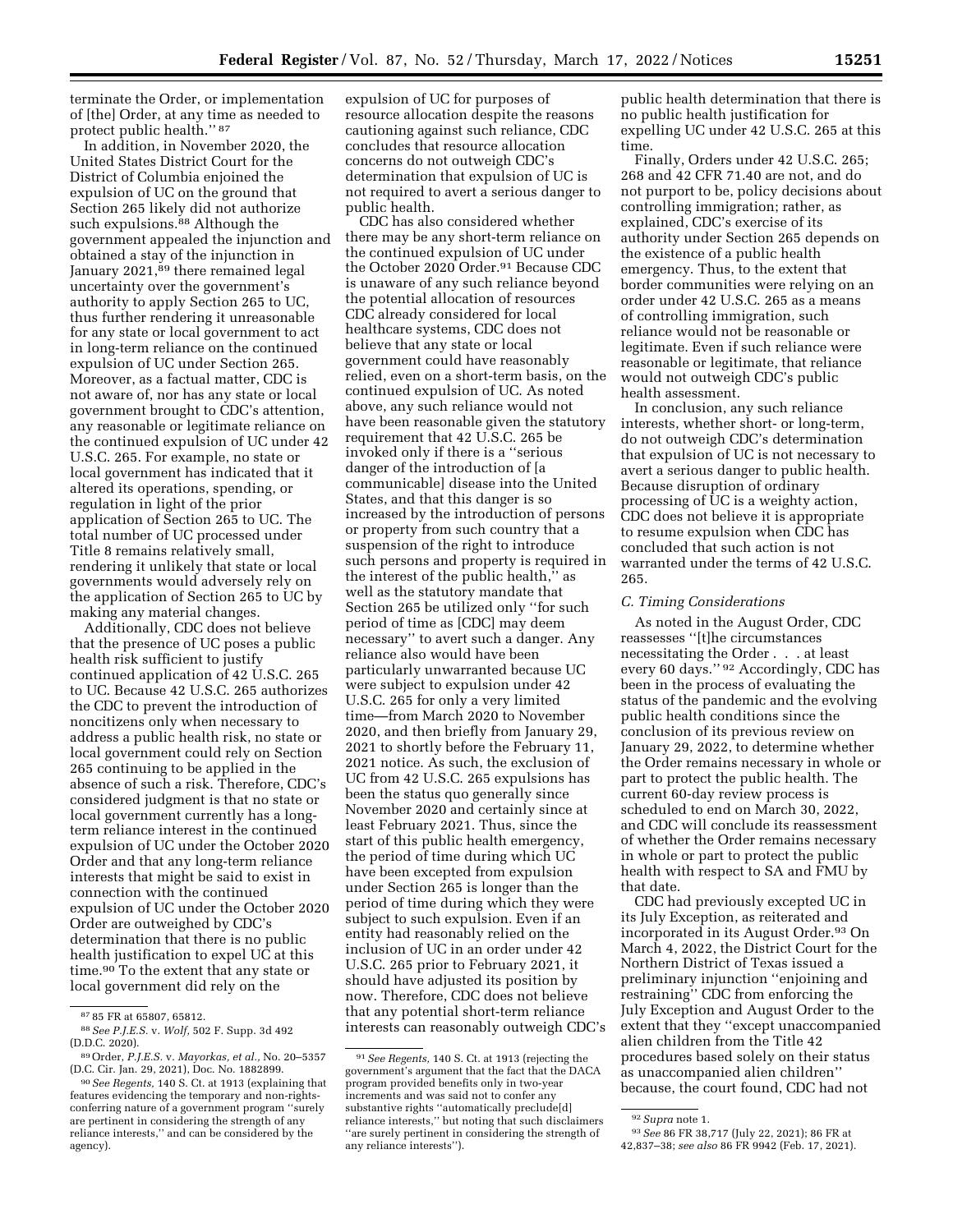adequately explained its decision to treat UC differently than other noncitizens subject to the October Order.94 The court stayed its preliminary injunction for seven days.95

Because CDC has determined, after considering current public health conditions and recent developments, that expulsion of UC is not warranted to protect the public health, and in recognition of the unique vulnerabilities of UC, CDC is immediately terminating the CDC Orders to the extent they apply to UC. Because of their vulnerabilities, UC are generally treated differently than other individuals apprehended and processed at the border under the immigration laws. When Section 265 does not apply, UC generally are transferred to the care and custody of HHS's ORR pursuant to the TVPRA.96 ORR is able to care for UC while implementing appropriate COVID–19 mitigation measures, given ORR's robust network of care facilities that provide testing and medical care, and DHS has already been excepting UC in accordance with CDC's August Order. Because CDC has in its expert judgment determined again that, based on current circumstances, the expulsion of UC under Section 265 is not necessary to protect the public health, there is no justification for subjecting UC to the potentially significant harms they could suffer if the CDC Orders were to be applied to them.97 For these reasons, CDC is terminating the CDC Orders to the extent they apply to UC.

# *D. Basis for Termination With Respect to UC Under Sections 362 and 365 of the PHS Act and 42 CFR 71.40*

CDC is hereby immediately terminating the August Order 98 and all prior orders issued pursuant to sections 362 and 365 of the PHS Act (42 U.S.C. 265, 268) and the implementing regulation at 42 CFR 71.40 to the extent they apply to UC.99

CDC is committed to using the least restrictive means necessary and avoiding the imposition of unnecessary burdens in exercising its communicable disease authorities. This aligns with the underlying legal authority in 42 U.S.C. 265, which makes clear that this

96*See D.B.* v. *Cardall,* 826 F.3d 721, 738 (4th Cir. 2016) (''The intricate web of statutory provisions relating to [UC] reflects Congress's unmistakable desire to protect that vulnerable group.'').

97*See Huisha-Huisha* v. *Mayorkas,*—F.4th—, 2022 WL 628061, \*12 (D.C. Cir. Mar. 4, 2022) (noting that some migrants who are expelled could be subject to persecution and victimization).

authority extends only for *such period of time* deemed necessary to avert the serious danger of the introduction of a quarantinable communicable disease into the United States.100 Such an order must also be predicated, in part, upon a determination that the danger of such introduction is so increased that a suspension of the right to introduce such persons into the United States is *required in the interest of public health.*101

CDC has considered these and other relevant factors in the foregoing reassessment with respect to UC, including the overall shift in the U.S. Government response to the pandemic, and in the context of reviewing the August Order with respect to UC, has determined that less restrictive means are available to avert the public health risks associated with the introduction, transmission, and spread of COVID–19 into the United States. Although COVID–19 continues to spread within the United States, the numerous tools for disease prevention, mitigation, and treatment which have been implemented over the past two years (including those specific to UC in the custody of the federal government) are sufficient at this point in time to protect public health, such that an order suspending the right to introduce UC under 42 U.S.C. 265 is no longer required in the interest of public health. CDC is not addressing application of the August Order to FMU and SA through this termination.

# **IV. Issuance and Implementation of Termination**

### *A. Termination as to UC*

Based on the foregoing public health reassessment, I hereby Terminate immediately with respect to UC the August Order and all previous orders issued pursuant to Sections 362 and 365 of the PHS Act (42 U.S.C. 265, 268) and their implementing regulation at 42 CFR 71.40.102

Immediate termination of the August Order with respect to UC is based on the current status of the COVID–19 pandemic and the public health mitigation measures available for UC and the public. In making this determination, I have considered myriad facts, including epidemiological information regarding COVID–19, the emergence of SARS–CoV–2 variants, the

100 42 U.S.C. 265; 42 CFR 71.40.<br>
101 42 CFR 71.40.<br>
102 Control of Communicable Diseases; Foreign Quarantine: Suspension of the Right to Introduce and Prohibition of Introduction of Persons into United States from Designated Foreign Countries or Places for Public Health Purposes, 85 FR 56424 (Sept. 11, 2020); 42 CFR 71.40.

morbidity and mortality associated with the disease for individuals in certain risk categories, COVID–19 Community Levels, national levels of transmission and immunity, the availability and efficacy of vaccination and treatments, as well as care available to UC and public health concerns with congregate settings at border facilities. While holding UC in congregate settings with limited options for COVID–19 mitigation is accompanied by some inherent risk, the overall public health landscape in the United States has changed such that the justification for the August Order is no longer sustained with respect to UC particularly in light of the mitigation measures as applied to UC.

As noted previously, CDC is not addressing application of the August Order to FMU and SA through this termination. DHS will continue to exercise its discretion to issue exceptions pursuant to a DHS-approved process or on a case-by-case basis, based on the totality of the circumstances as set forth in the August Order to FMU and SA, as appropriate.

### *B. APA Review*

This Termination shall be immediately effective with respect to UC. I consulted with DHS and other federal departments as needed before I issued this Order and requested that DHS aid in the implementation of this Termination and continued aspects of the Order because CDC does not have the capability, resources, or personnel needed to do so.103

This Termination, like the preceding Orders issued under this authority, is not a rule subject to notice and comment under the APA. Even if it were, notice and comment and a delay in effective date are not required because there is good cause to dispense with prior public notice and the opportunity to comment on this Termination; it would be impracticable and contrary to public health practices, the public interest, and immigration laws that apply in the absence of an order under 42 U.S.C. 265 to delay the issuing and effective date of this Termination.104 In addition, this Order concerns ongoing discussions with Canada, Mexico, and other countries regarding how best to control COVID–19 transmission over shared borders and therefore directly ''involve[s] . . . a . . . foreign affairs function of the United States.'' 105 Thus, for both of the foregoing reasons, notice and comment

<sup>94</sup>*Texas* v. *Biden,* No. 4:21–cv–579 (N.D. Tex. Mar. 4. 2022).

<sup>95</sup> *Id.* 

<sup>98</sup>*See supra* notes 1 and 4.

<sup>99</sup>*See supra* note 7.

<sup>103</sup> 42 U.S.C. 268; 42 CFR 71.40(d).

<sup>104</sup> 5 U.S.C. 553(a)(1).

<sup>105</sup> 5 U.S.C. 553(a)(1).